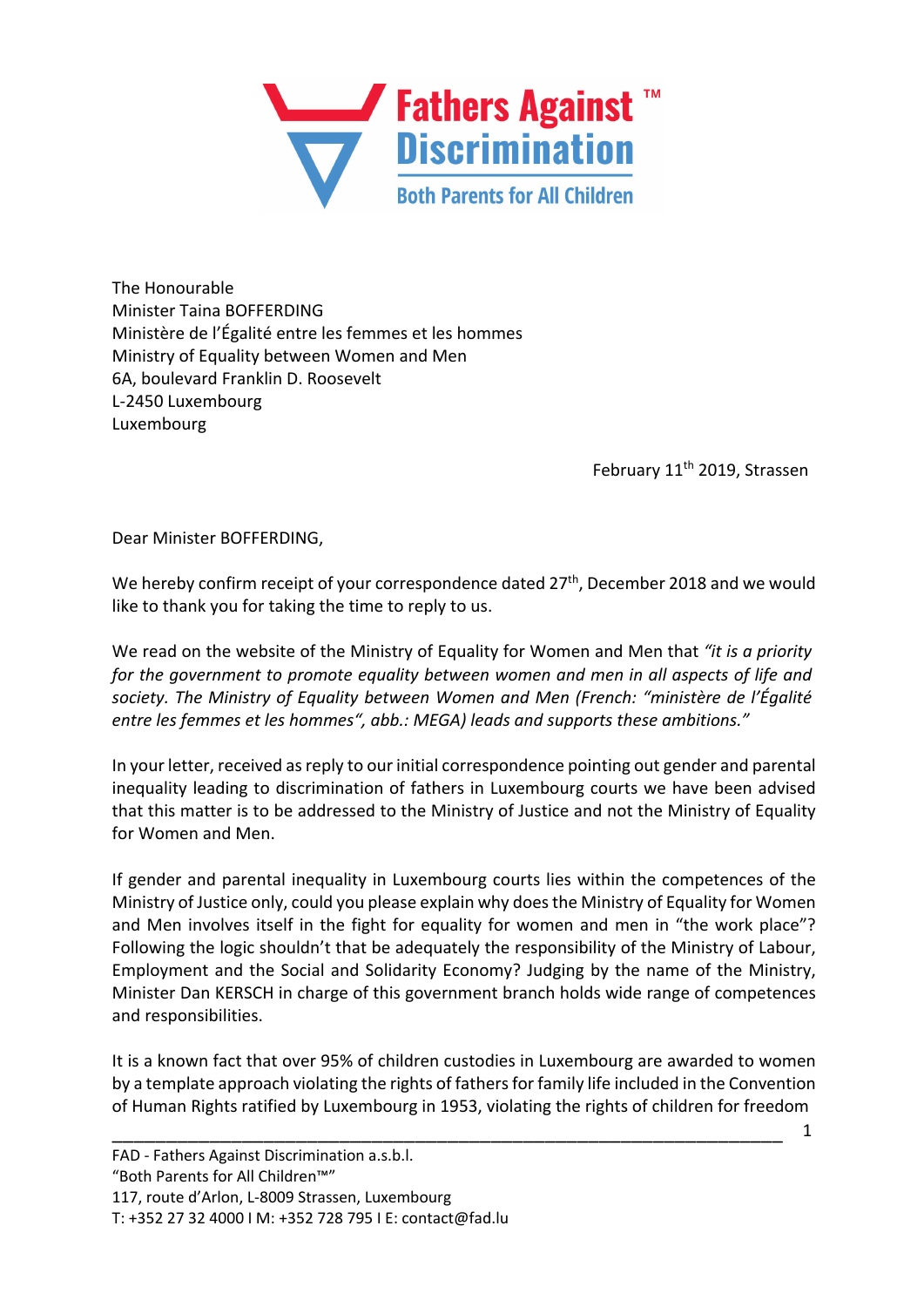

of expression and equal access to both parents assured by the Convention of the Rights of the Child ratified by Luxembourg in 1993 leading to gender bias decisions, discriminatory practices and gender inequality.

Decades of psychological empirical studies, consensus among researchers, psychologists and specialists in the field confirms that Equal Shared Parenting - Alternating Residence is the best option for children during separation and after divorce. Regardless of the age of the children. Belgium successfully introduced Equal Shared Parenting - Alternating Residence in 2006. Courts in Germany proved that Resolution 2079 can be introduced in the best interest of the children even if one of the parents refuses to agree to the model. Other EU member states have already adopted changes in national laws in the best interest of the children putting a stop to parental and gender inequality in courts. As much as we would like to say otherwise this is not the case in Luxembourg.

As we read, the goal of the Ministry of Equality for Women and Men *"is to reconcile work and private life as a fundamental element of a contemporary corporate culture. The concept of work-life balance is one of the three priority themes of the positive action program, which is a per se measure of the Ministry of Equal Opportunities, promoting equal treatment for men and women at all levels. of life in society and privacy. Better reconciliation of professional and private life is also a priority of the European Union."*

Considering the above FAD would like to ask the Ministry of Equality for Women and Men the following questions:

- 1. Has the Ministry ever initiated any discussion with the Ministry of Justice about the institutional gender inequality in Luxembourg courts?
- 2. Has the Ministry ever taken any actions in raising awareness of an on-going problem and struggle Luxembourg families, men, women and children deal with following discriminatory treatment of fathers at custody hearings during separation and after divorce?
- 3. Has the Ministry reached out to the Luxembourg Parliament asking the Members of the Luxembourg Chambres de Deputes to vote on the European Council Resolution 2079 from 2015 calling all EU member states to introduce Equal Shared Parenting - Alternating Residence as base for Family Law and a rule for children custody proceedings? It has been over 3 years and Luxembourg is still waiting for that vote.
- 4. Has the Ministry ever initiated campaign promoting equality between women and men, fathers and mothers in private life? More specifically has there ever been any media coverage or press release on behalf of the Ministry of Equality between Women and Men raising

\_\_\_\_\_\_\_\_\_\_\_\_\_\_\_\_\_\_\_\_\_\_\_\_\_\_\_\_\_\_\_\_\_\_\_\_\_\_\_\_\_\_\_\_\_\_\_\_\_\_\_\_\_\_\_\_\_\_\_\_\_\_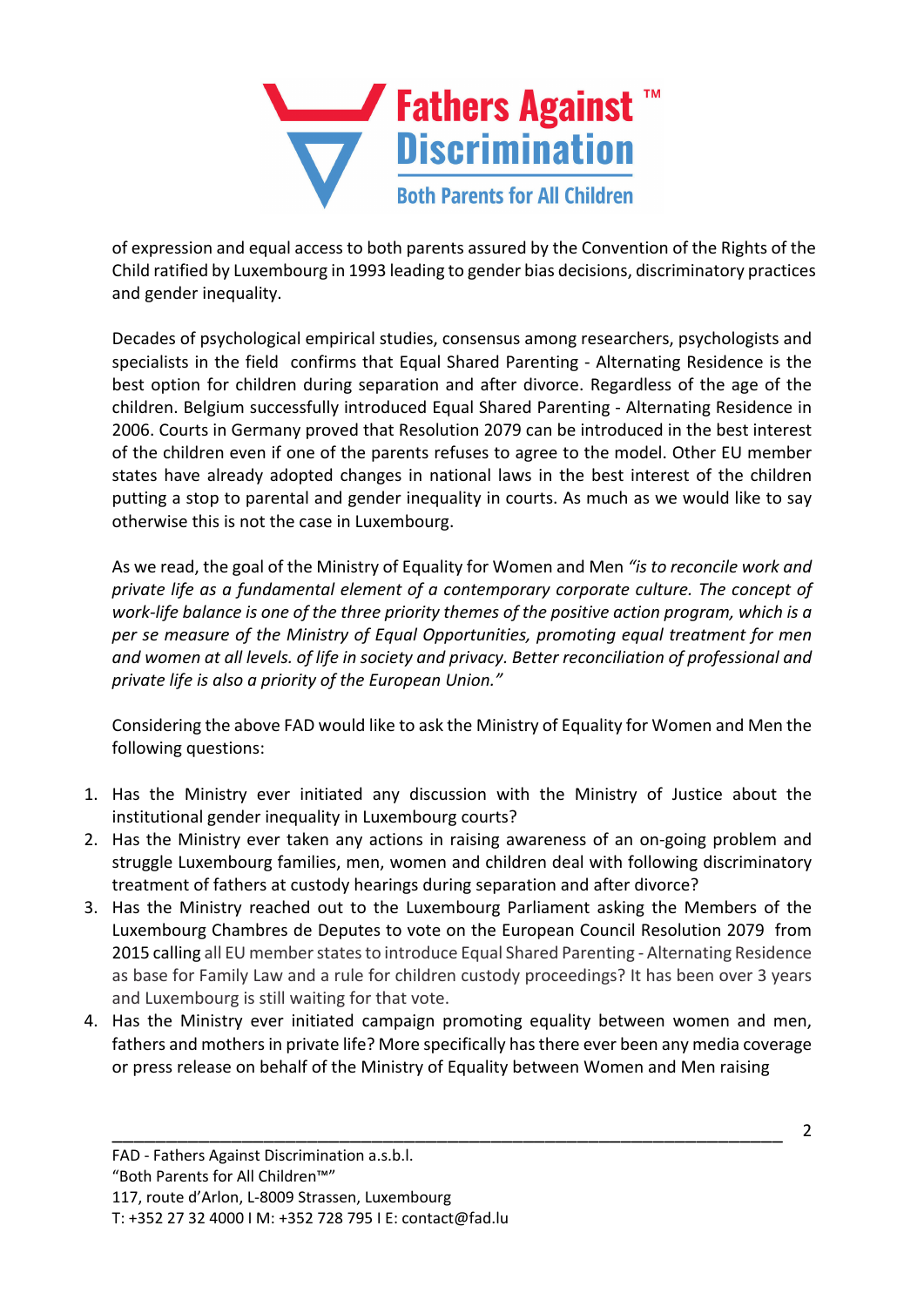

awareness that equity in the "professional life and at work" unless introduced by force is contingent on equality between men and women "in private life and at home"?

- 5. Has there ever been any project introduced by the Ministry setting course of actions to stop parental and gender inequality in Luxembourg government institutions? If not, is there a plan to introduce such project?
- 6. Unless the Ministry believes that 95% to 5% ratio in awarded children custodies in favor of mothers means equity what plan does the Ministry have to raise awareness among government officials and members of the Luxembourg legal system that the Luxembourg Family Law does not reflect the changes our society has gone through in the last three decades educating the public that the roles of parents are no longer defined as they have been in the past promoting Equal Shared Parenting – Alternating Residence to become rule for custody hearings in Luxembourg?
- 7. Has there ever been any conference or discussion panel formed or organized by the Ministry of Equality for Women and Men to promote Equal Shared Parenting- Alternating Residence in Luxembourg?
- 8. If not, is the Ministry willing to participate in promoting International Conference on Shared Parenting, last year held in Strasburg, France and sponsor the event to be organized in Luxembourg raising awareness and need for gender equality in Luxembourg courts and across all EU member states?
- 9. Is the Ministry in contact with Belgian colleagues exchanging information and experience about their successful introduction of the Equal Shared Parenting – Alternating Residence model in 2006? The law already in place for over 12 years. A legal frame not only looking after the best interest of the children but also reducing the gender gap and inequality between parents during and after divorce.

As suggested by the Ministry, FAD has met with infoMann, a non-profit organization in Luxembourg created to provide assistance and psychosocial counseling for men in difficulty. It has been confirmed to us that there are only a few single places in entire Luxembourg that under specific conditions could accept men for a short period of time but these places are not fit for men victims of domestic violence and their children seeking for asylum and help. In a highly international society often without any family members' presence in Luxembourg men victims of violence and their children in need for a safe place have nowhere to go.

Considering the above we would like to ask again for correction of the information on the Ministry's website under "Shelters for women, girls, women with children and men" as the current title is misleading the readers that among 10 shelters in Luxembourg listed there are shelters for men when as already confirmed by the Ministry this is not the case. According to

\_\_\_\_\_\_\_\_\_\_\_\_\_\_\_\_\_\_\_\_\_\_\_\_\_\_\_\_\_\_\_\_\_\_\_\_\_\_\_\_\_\_\_\_\_\_\_\_\_\_\_\_\_\_\_\_\_\_\_\_\_\_